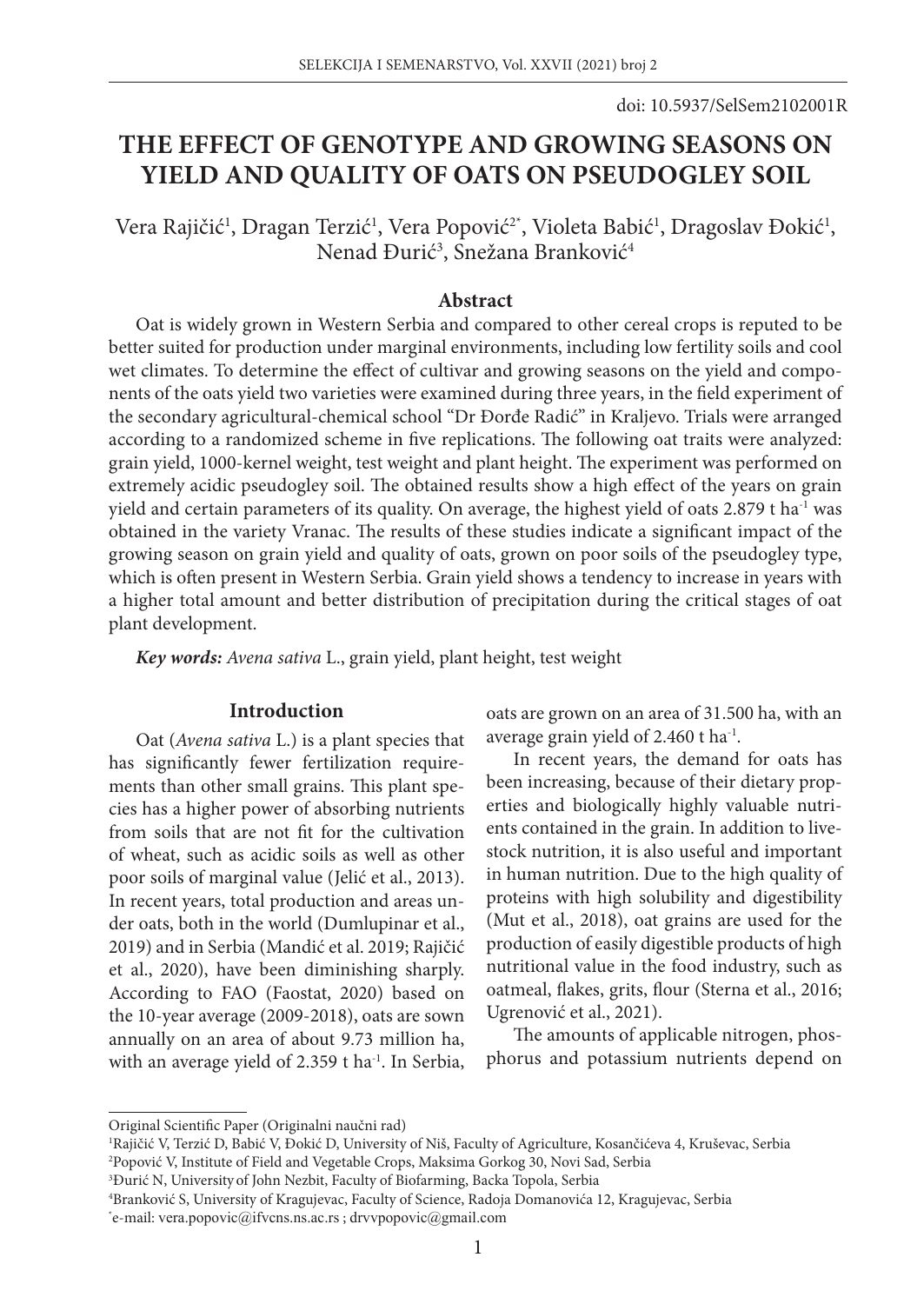the resistance of the cultivated oat varieties to crop lodging and low temperatures, soil fertility, soil physical properties, agroecological conditions of the area, planned yield and economic power of the producer (Đekić et al., 2012; Krishna et al., 2014; Zielinski et al., 2017; Szatanik-Kloc et al., 2019). For high yields of oats, complex NPK fertilizers need to be used with the prolonged action of manure applied on the preceding crop (Jelic et al., 2013).

For most types of soil in our conditions (Serbia), to achieve high yield and good grain quality, on average,  $60-90$  kg ha<sup>-1</sup> of N,  $60-90$  kg ha<sup>-1</sup> of P<sub>2</sub>O<sub>5</sub> and 40-60 kg ha<sup>-1</sup> of K<sub>2</sub>O pure nutrients should be applied (Jelic et al., 2013). Jelić and Milivojević (2015) point out that phosphorus and potassium fertilizers are introduced in winter oats 50% in the basic tillage and 50% before sowing, while in spring oats all phosphorus and potassium quantities are introduced in autumn under basic tillage. In more humid regions, the amount of nitrogen for fertilization is added early in the spring during intense tillering (the first fertilization with half of the anticipated amount) and the second fertilization at the beginning of stem elongation with the remaining amount of nitrogen. In the case of spring oats in arid regions, the entire amount of nitrogen is given before basic treatment or pre-sowing preparation, i.e. without top dressing (Rajičić et al., 2020).

The aim of this study was the determination of the influence of semi-arid ecological environmental factors of Western Serbia on the spring oat varieties and its differences in stability and adaptability concerning the grain yield and parameters of grain quality.

#### **Material and methods**

#### *Plant materials and field trials*

Field experiments were performed on the experimental field of the secondary agricultural-chemical school "Dr Đorđe Radić" in Kraljevo (43°43'00''N, 20°40'60''E, 198 m above sea level) during three growing seasons (2015, 2016 and 2017) in rain feed conditions, to analyze the yield and quality of oat grains poor soils of the pseudogley type, which is often present in Western Serbia.

The experiments were set up according to randomized block design, with a plot size of  $500 \text{ m}^2 (25 \text{ m} \text{ x } 20 \text{ m})$  in five replications. Oats have been preceded by maize in all seasons. The sowing was performed within the optimum agrotechnical period (March 19, 2015, March 17, 2016, and March 21, 2017) at a 12.5 cm row spacing. NPK fertilizer formulation (15:15:15) was used in the experiment in pre-sowing soil preparation. The spring oat varieties Vranac and Lovćen originating from the Kragujevac Centre for Small Grains was selected as the material for the experiment. Fertilization was carried out in the 2-3 leaf stage, and nitrogen was applied in the form of ammonium nitrate (AN, 33% N).

The following properties were analyzed: grain yield (t ha $^{-1}$ ), 1000-kernel weight (g), test weight (kg hl<sup>-1</sup>) and plant height. Grain yield was measured for each plot and converted to grain yield in t ha-1 based on 14% grain moisture, after which a sample was taken for analysis of 1000 grain weight and test weight.

#### *Soil conditions*

The trial at the secondary agricultural-chemical school "Dr Đorđe Radić" in Kraljevo, Serbia, was performed on pseudogley soil characterized by unfavourable physical characteristics and poor water-air regime, with frequent water or air deficiencies. According to the results of agrochemical analysis, the soil is acidic (pH in  $H_2O$  5.42 and pH in KCl 4.46), poor in humus (2.19%), poor in available phosphorus  $(<10$  mg  $100<sup>-1</sup>$  g of soil) and medium provided with readily available potassium (13-  $18 \text{ mg } 100^{-1} \text{ g of soil}$ .

#### *Meteorological conditions*

This study was conducted over three years period in Kraljevo, Serbia in the area which is located in the Čačak-Kraljevo valley and belongs to the Western Morava River region. It is surrounded by a large number of mountain ranges and their hills through which the wide river valleys of the West Morava, the lower Ibar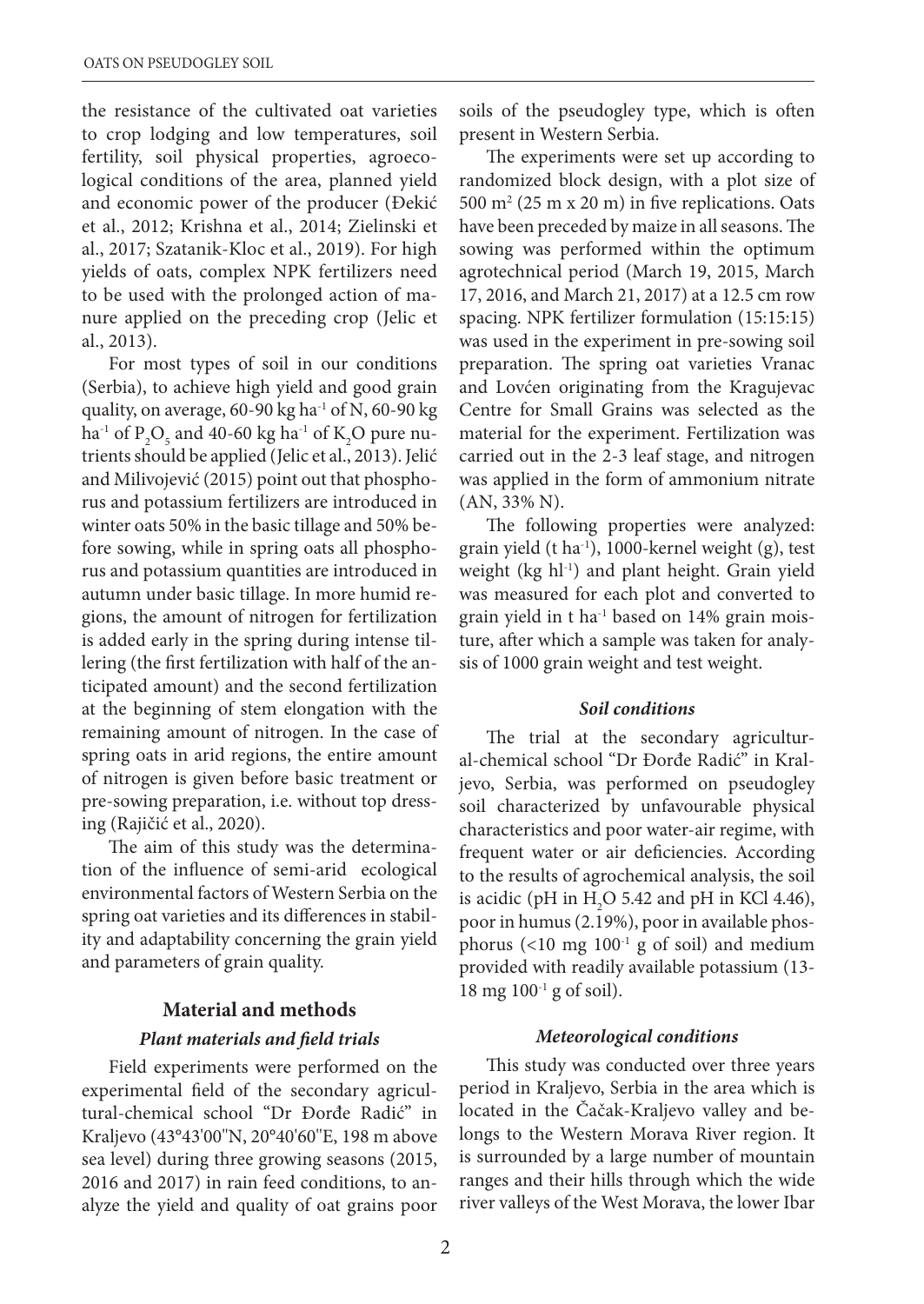and the lower Gruža intersect. The location of the trials was in a zone of temperate continental climate, with uneven distribution of precipitation by months. The data presented in Figure 1. for the oat growing season analyzed (2015-2017) suggest differences in weather conditions between the years of the study and the long-term mean for the region. The total amounts of rainfall were above the perennial

average in the surveyed growing seasons (2015, 2016, 2017), with a rather uneven monthly distribution. Weather conditions in the growing period in 2016 were marked by high rainfall during May, while rainfall in April was significantly lower. Variable and moderately warm weather, with less precipitation than average, marked June 2016 and 2017 (Figure 1).



*Figure 1. Precipitation (mm) and average air temperature (°C) during the microtrials, Kraljevo*

*Grafikon 1. Padavine (mm) i prosečna temperatura vazduha (°C) tokom ispitivanja, Kraljevo*

Temperature variations on average were higher in the third compared to the first and second seasons. During the experiment (2015- 2017), the differences between the mean precipitation values and the perennial average in the first and second years of the study were the highest in March and May.

# *Statistical Analysis*

Experimental data were analyzed by descriptive and analytical statistics using the statistics module Analyst Program GenStat (2013) for PC/Windows 7. Analysis of variance (ANOVA) and F-test were computed to determine the significance of different sources of variations (at p≤0.05 and p≤0.01). Relative dependence was defined through correlation analysis (Pearson's correlation coefficient), and the coefficients that were obtained were tested at the 5% and 1% levels of significance.

# **Results and discussion** *Grain yield and yield properties*

Average values of grain yield, 1000-kernel weight, test weight and plant height of investigated spring oat varieties are presented in Table 1.

The average grain yield of spring oats for the whole trial over the three-year study period was 2.823 t ha-1 (Table 1). The highest average yield was obtained by variety Vranac (2.879 t ha<sup>-1</sup>). The average grain yield of all varieties in 2015 was 2.695 t ha-1. In the second year of testing, the highest yield of all varieties was achieved  $(3.161 \text{ t} \text{ ha}^{-1})$ . In 2017 the average grain yield was 2.614 t ha<sup>-1</sup> (Table 1).

Tested varieties achieved the highest average yield, 1000-kernel weight and test weight in 2016 and the lowest in 2017. A significant increase in yields and yield properties in the second year of testing compared to the first and third years was due to the favourable effect of environmental factors, i.e. temperature and precipitation, on the yield components. Com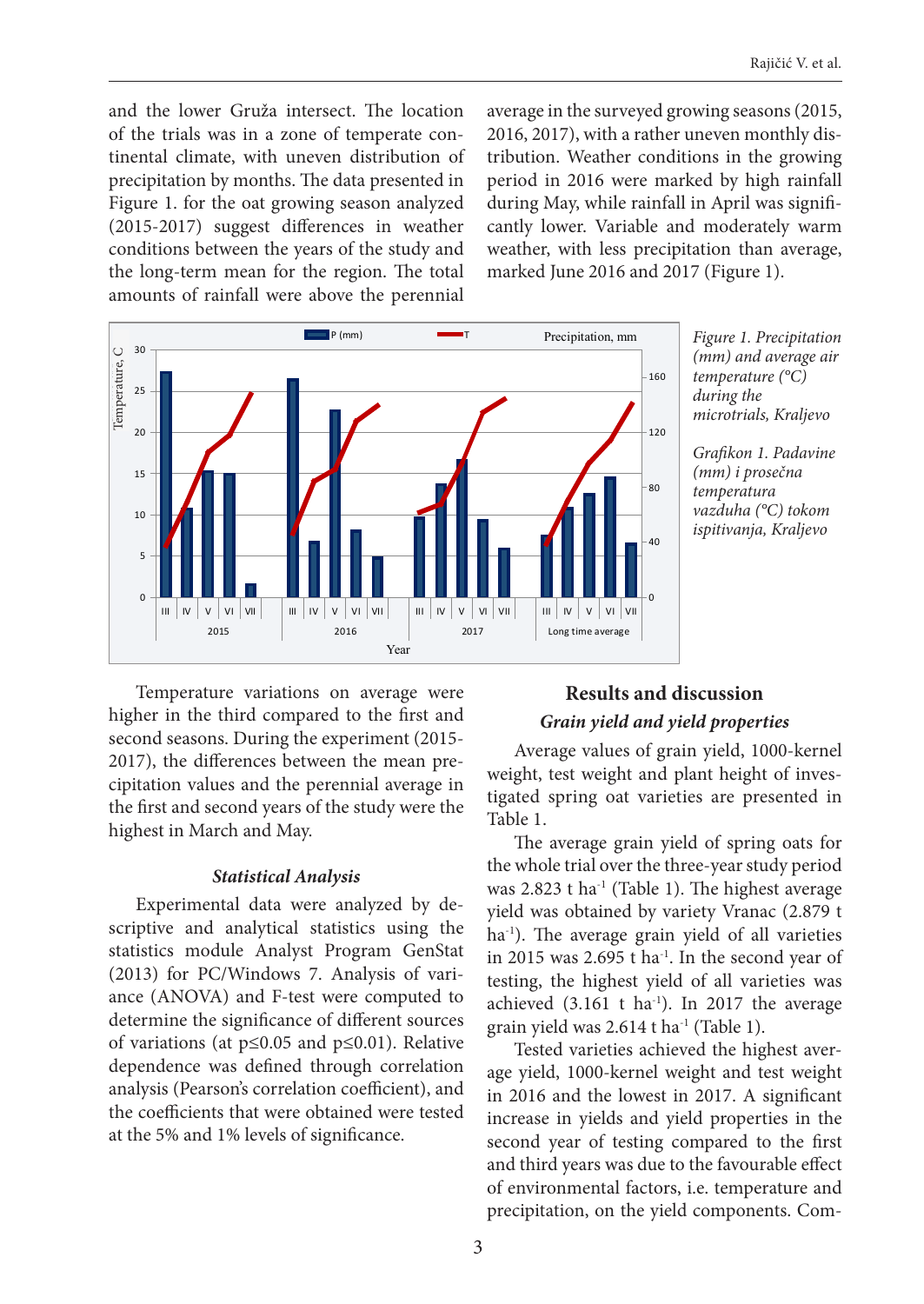pared to the perennial average, rainfall in the second year of testing was significantly higher in May, which, with favourable temperatures, led to the formation of more grains per panicle and thus to higher yields. A significant deviation of precipitation and temperature from the perennial average in the Republic of Serbia is becoming more pronounced (Đekić et al., 2012; Terzić et al., 2018). Namely, the total rainfall is reflected on a perennial average but the distribution, especially in the critical stages of development, is significantly disrupted (Đekić et al., 2018; Terzić et al., 2019; Rajičić et al., 2020). By analyzing the results obtained, we can conclude that there is a significant dependence on grain yield and the year of study, which is in agreement with the results of Jelic et al. (2013). In the studies performed by Rajičić et al. (2020), the authors state that the yield and grain yield components of spring oats vary significantly depending on the nitrogen doses used, variety and conditions of the year, as well as their complex interactions.

The 1000-kernel weight average for all the varieties was the highest in 2016 (30.31 g), slightly lower in 2015 (29.29 g) and the lowest in 2017 (27.92 g). The average three-year value was 29.17 g (Table 1). The tested cultivars differed in terms of 1000-kernel weight. For all years on average, the highest 1000-kernel weight had the variety Vranac (29.38 g). A growing period in 2017 at the time of grain loading was noticeable by drought and high temperatures, which reduced the 1000-kernel weight. Obtained values were slightly higher than the mass of 1000 grains found by Jelic et al. (2013) and Kaziu et al. (2019) and lower than the results obtained by Đekić et al. (2018), Tomple and Hwan (2018), Dumlupinar et al. (2019) and Rajičić et al. (2020).

The average test weight of spring oats for the whole trial over the three-year study period was 43.56 kg  $hl<sup>-1</sup>$ , and it was significantly higher in 2016 (46.64 kg hl $^{-1}$ ) compared to  $2017$  (40.85 kg hl<sup>-1</sup>). For all years on average, the highest test weight had the variety Vranac  $(43.97 \text{ kg} \text{ h}^{-1})$ . The values obtained were slight-

| <b>Varieties</b>             | 2015                |       | 2016           |       | 2017           |       | Average             |       |
|------------------------------|---------------------|-------|----------------|-------|----------------|-------|---------------------|-------|
|                              | $\boldsymbol{\chi}$ | S     | $\overline{x}$ | S     | $\overline{x}$ | S     | $\boldsymbol{\chi}$ | S     |
| Grain yield $(t \, ha^{-1})$ |                     |       |                |       |                |       |                     |       |
| Vranac                       | 2.718               | 0.450 | 3.294          | 0.373 | 2.624          | 0.353 | 2.879               | 0.476 |
| Lovćen                       | 2.671               | 0.198 | 3.029          | 0.391 | 2.604          | 0.368 | 2.768               | 0.362 |
| Average                      | 2.695               | 0.329 | 3.161          | 0.387 | 2.614          | 0.340 | 2.823               | 0.420 |
| 1000-kernel weight $(g)$     |                     |       |                |       |                |       |                     |       |
| Vranac                       | 29.56               | 0.805 | 30.56          | 0.313 | 28.02          | 0.680 | 29.38               | 1.231 |
| Lovćen                       | 29.02               | 0.370 | 30.06          | 0.650 | 27.82          | 0.934 | 28.97               | 1.143 |
| Average                      | 29.29               | 0.656 | 30.31          | 0.549 | 27.92          | 0.777 | 29.17               | 1.186 |
| Test weight $(kg h1^{-1})$   |                     |       |                |       |                |       |                     |       |
| Vranac                       | 43.36               | 1.199 | 47.48          | 1.027 | 41.06          | 2.193 | 43.97               | 3.105 |
| Lovćen                       | 43.03               | 1.708 | 45.80          | 0.897 | 40.64          | 0.696 | 43.16               | 2.442 |
| Average                      | 43.19               | 1.402 | 46.64          | 1.269 | 40.85          | 1.550 | 43.56               | 2.776 |
| Plant height (cm)            |                     |       |                |       |                |       |                     |       |
| Vranac                       | 112.9               | 6.128 | 118.6          | 5.683 | 109.6          | 4.615 | 113.7               | 6.391 |
| Lovćen                       | 111.0               | 8.775 | 116.6          | 5.030 | 106.2          | 7.918 | 111.3               | 8.154 |
| Average                      | 111.9               | 7.205 | 117.6          | 5.168 | 107.9          | 6.367 | 112.5               | 7.304 |

*Table 1. Average values of investigated traits of spring oats Tabela 1. Prosečne vrednosti ispitivanih osobina kod jarog ovsa*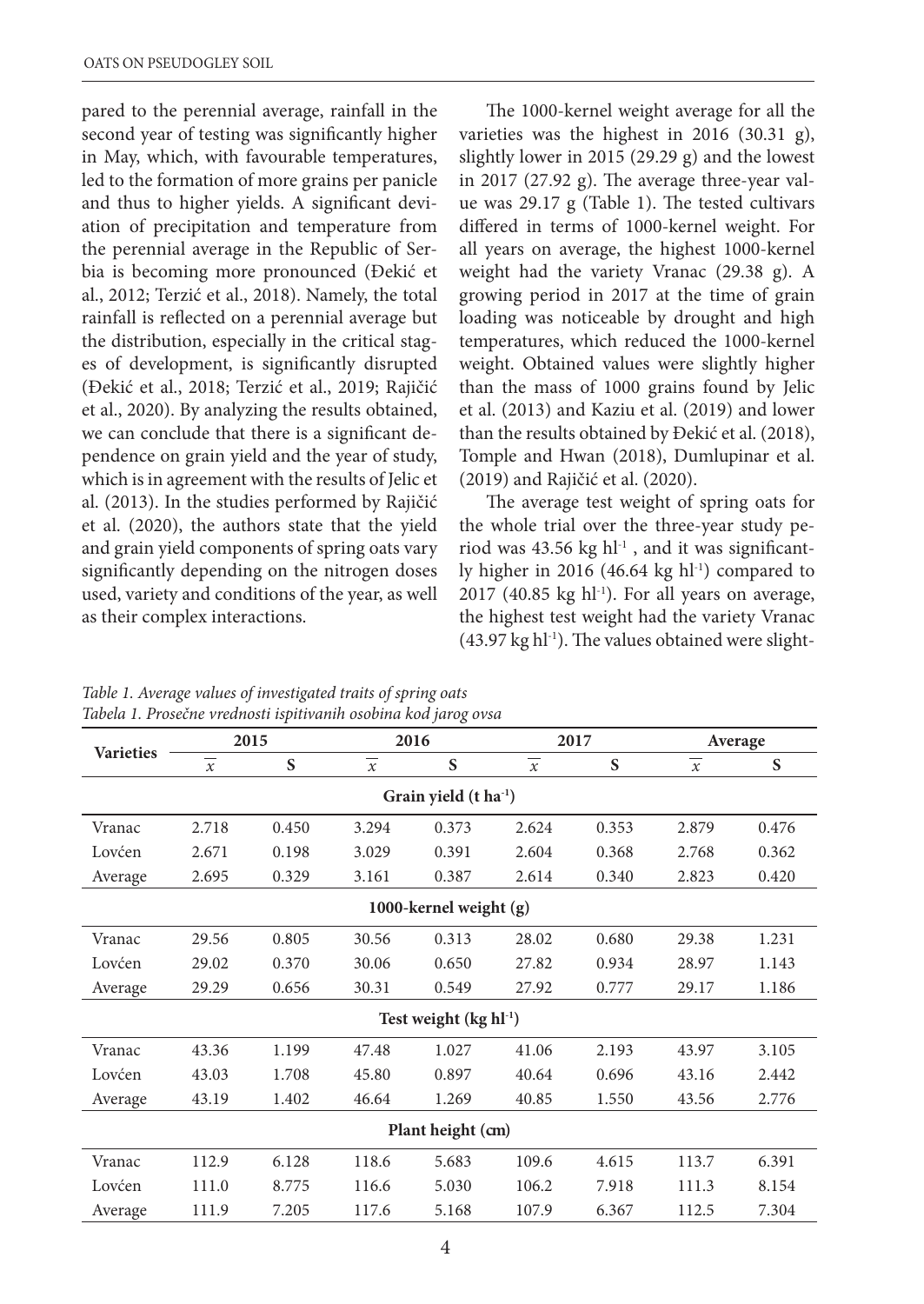ly lower than the hectolitre weight obtained by Jelic et al. (2013) and Đekić et al. (2018).

The highest plant height of tested varieties was in 2016 (117.6 cm), slightly lower in 2015 (111.9 cm) and the lowest in 2017 (107.9 cm), with an average of 112.5 cm. During the threeyear study, the highest height of oat plants was found in the variety Vranac. More favourable conditions in 2016 caused higher average plant height compared to 2015 and 2017. Batalova et al. (2010) point out the significant influence of the variety on the height of oat plants, which ranged from 102.4 cm to 133.5 cm.

# *Analysis of variance between observed traits of oats*

The influence of year and genotype, alongside their interaction on the yield, 1000-kernel weight, test weight and plant height of spring oats, during three growing years are shown in Table 2.

Based on the analysis of variance, we can conclude that the influence of growing seasons on grain yield was highly significant  $(F_{\text{evn}} = 7.014^*)$ , while the influence of different varieties on yield was non-significant  $(F_{\text{exp}} = 0.512).$ 

Analysis of variance has found highly significant effect of growing seasons on the yield ( $F_{\text{exp}} = 7.014$ <sup>\*\*</sup>), the 1000-kernel weight  $(F_{\text{exp}} = 32.322^*)$ , test weight  $(F_{\text{exp}} = 42.566^*)$  and plant height ( $F_{\text{ex}}$ = 5.975<sup>\*\*</sup>). These results are in agreement with the outcome of Jelic et al. (2013) and Rajičić et al. (2020). Different varieties did not significantly affect the yield and yield properties. Based on the analysis of variance, it can be concluded that the interactions of the growing season and the varieties were also non-significant for all investigated traits  $(p>0.05)$ .

| Table 2. ANOVA values of traits of investigated oat varieties |
|---------------------------------------------------------------|
| Tabela 2. ANOVA vrednosti ispitivanih osobina kod sorti ovsa  |

| Effect of the year on the analyzed traits  |                           |                   |            |         |  |  |  |
|--------------------------------------------|---------------------------|-------------------|------------|---------|--|--|--|
| <b>Traits</b>                              | Mean sqr<br><b>Effect</b> | Mean sqr<br>Error | F(2, 27)   | p-level |  |  |  |
| Grain yield (t ha <sup>-1</sup> )          | 0.873                     | 0.124             | $7.014**$  | 0.003   |  |  |  |
| 1000-kernel weight (g)                     | 14.382                    | 0.445             | 32.322**   | 0.000   |  |  |  |
| Test weight (kg hl <sup>-1</sup> )         | 84.819                    | 1.993             | $42.566**$ | 0.000   |  |  |  |
| Plant height (cm)                          | 237.358                   | 39.723            | $5.975**$  | 0.007   |  |  |  |
| Effect of cultivar on the analyzed traits  |                           |                   |            |         |  |  |  |
| <b>Traits</b>                              | Mean sqr<br><b>Effect</b> | Mean sqr<br>Error | F(1, 28)   | p-level |  |  |  |
| Grain yield (t ha <sup>-1</sup> )          | 0.092                     | 0.179             | 0.512ns    | 0.480   |  |  |  |
| 1000-kernel weight (g)                     | 1.281                     | 1.411             | 0.908ns    | 0.349   |  |  |  |
| Test weight (kg hl <sup>-1</sup> )         | 4.921                     | 7.804             | 0.631ns    | 0.434   |  |  |  |
| Plant height (cm)                          | 44.408                    | 53.673            | 0.827ns    | 0.371   |  |  |  |
| Effect of the year by cultivar interaction |                           |                   |            |         |  |  |  |
| <b>Traits</b>                              | Mean sqr<br>Effect        | Mean sqr<br>Error | F(2, 24)   | p-level |  |  |  |
| Grain yield (t ha <sup>-1</sup> )          | 0.045                     | 0.132             | 0.340ns    | 0.715   |  |  |  |
| 1000-kernel weight (g)                     | 0.086                     | 0.440             | 0.196ns    | 0.823   |  |  |  |
| Test weight (kg hl <sup>-1</sup> )         | 1.424                     | 1.918             | 0.743ns    | 0.486   |  |  |  |
| Plant height (cm)                          | 1.758                     | 42.692            | 0.041ns    | 0.960   |  |  |  |

ns non significant; \* significant at 0.05; \*\*significant at 0.01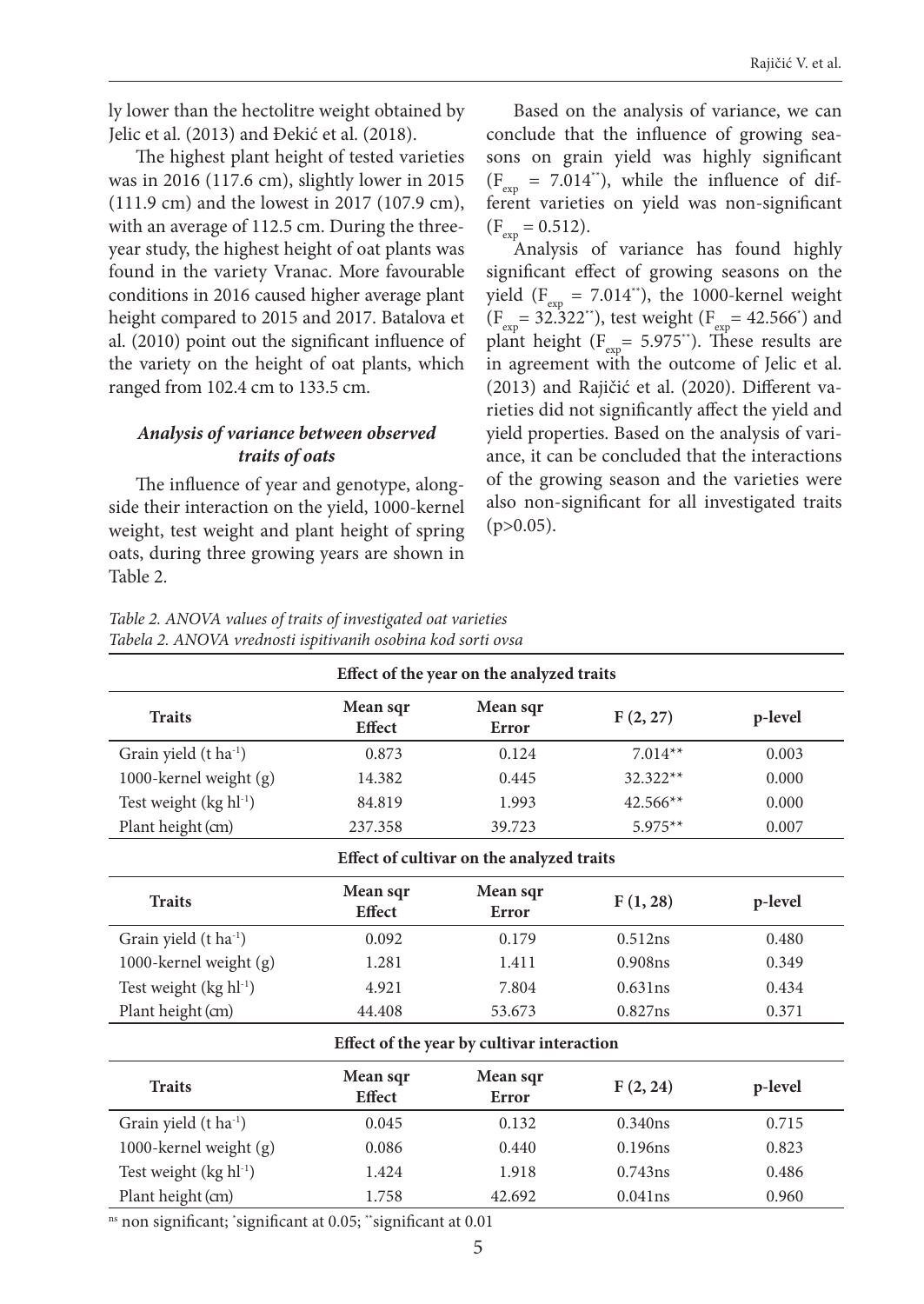Grain yield of spring oats is greatly influenced by the fertilization system, which is one of the key factors, which affects the yield and its quality (Khan et al., 2014; Monjezi-Zadeh et al., 2018), but it needs to be aligned with climate and soil conditions as well as the requirements of the variety (Tomple and Hwan, 2018; Dumlupinar et al., 2019; Rajičić et al., 2020). In Western Serbia, very significant differences between the 1000 grain weight and the year of research have been found by Jelic et al. (2013) and Rajičić et al. (2020), while highly significant differences in the conditions of the Šumadija region have been found by Đekić et al. (2018). A significant influence of the growing season on test weight in oats is also established by Jelić et al. (2013) and Rajičić et al. (2020).

*Table 3. Correlations between the analyzed traits Tabela 3. Korelacije između analiziranih osobina*

A significant influence of year and genotype on the height of oat plants is obtained by Mut et al. (2018) and Dumlupinar et al. (2019).

#### *Correlation analysis of the studied oat traits*

Correlation coefficients based on all traits tested during 2015-2017 had positive values (Table 3). Over a three-year study period (2015-2017), highly significant positive correlation coefficients were found between yields and 1000-kernel weight (r=0.511\*\*) and test weight (r=0.466\*\*), then between the 1000-kernel weight and test weight (r=0.785\*\*) and between the test weight and the plant height (r=0.534\*\*). Also, significant positive correlations were found between 1000-kernel weight and plant height (r=0.411\* ).

| <b>Traits</b>      | Grain yield | 1000-kernel weight    | <b>Test weight</b>    | Plant height |  |  |  |
|--------------------|-------------|-----------------------|-----------------------|--------------|--|--|--|
| 2015-2017          |             |                       |                       |              |  |  |  |
| Grain yield        | 1.00        | $0.511$ <sup>**</sup> | $0.466$ <sup>**</sup> | 0.205        |  |  |  |
| 1000-kernel weight |             | 1.00                  | $0.785**$             | $0.411*$     |  |  |  |
| Test weight        |             |                       | 1.00                  | $0.534$ **   |  |  |  |
| Plant height       |             |                       |                       | 1.00         |  |  |  |

\* significant at 0.05; \*\*significant at 0.01

A strong positive correlation between small yields and 1000-kernel weight has been found by many researchers (Krishna et al., 2014; Terzic et al., 2018), medium (Jelic et al., 2013; Đekić et al., 2014, Güngör et al., 2017), while weak positive dependence has been identified by Vaisi and Golparvar, (2013) and Rajičić et al. (2020). Positive correlations between yields and test weight have been found by Đekić et al. (2014), Terzic et al. (2018) and Rajičić et al. (2020). Negative and significant dependencies of 1000-kernel weight and test weight have been found by Đekić et al. (2014), Terzic et al. (2018) and Rajičić et al. (2020).

#### **Conclusion**

Grain yield and quality were the best in the 2016 growing season, due to the favourable rainfall distribution, which favourably affected the production of oats, while the worst quality was established in 2017. The highest average three-year yield of oats was found in the variety Vranac (2.879 t ha<sup>-1</sup>). The impact of climatic factors on the yield components and quality of oat grains was highly significant. Highly significant positive correlation coefficients between yields with 1000-kernel weight and test weight were found over a three-year study period.

### **Acknowledgements**

The authors sincerely thank the secondary agricultural-chemical school "PhD Đorđe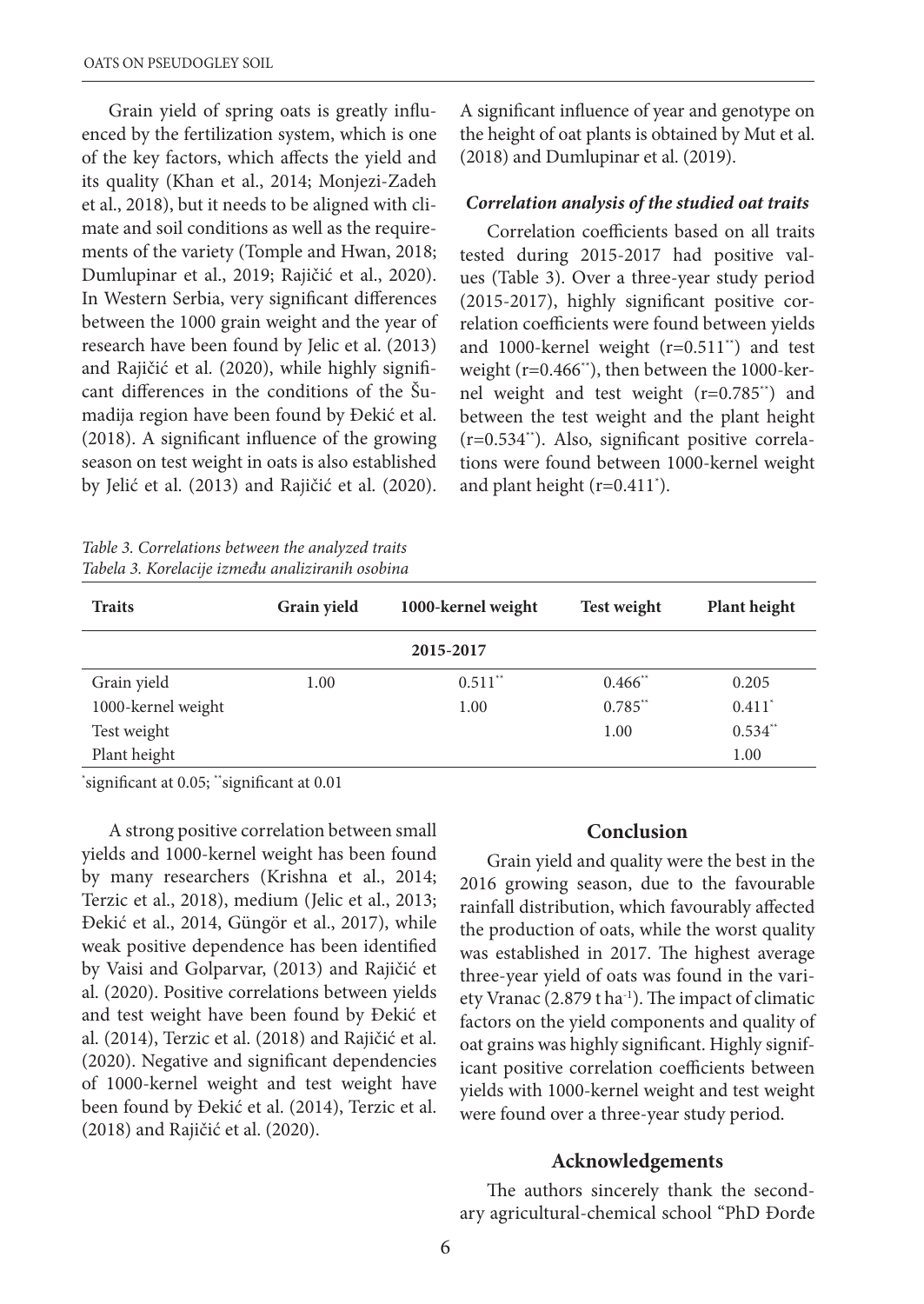Radić" in Kraljevo, Serbia, which has performed the experiment. This paper is part of the projects, Grant numbers: 451-03-9/2021- 14/200383 and 200032, financed by the Ministry of Education, Science and Technology Development of Republic of Serbia, and FAO Project "Redesigning the exploitation of small grains genetic resources towards increased sustainability of grain-value chain and improved farmers' livelihoods in Serbia and Bulgaria"—GRAINEFIT, 2020–2023, PR-166- Serbia; and Bilateral Project Republic of Serbia and Montenegro, 2019-2021: "Alternative cereals and oil crops as a source of healthcare food and important raw material for the production of biofuel".

# **References**

- Batalova GA, Changzhong R, Rusakova II, Krotova NV (2010): Breeding of naked oats. Russian Agricultural Science, 36: 93-5.
- Đekić V, Staletić M, Milivojević J, Popović V, Jelić M (2012): Nutritive value and yield of oat grain (*Avena sativa* L.). Agroznanje, 13(2): 217-224.
- Đekić V, Milovanović M, Popović V, Milivojević J, Staletić M, Jelić M, Perišić V (2014): Effects of fertilization on yield and grain quality in winter triticale. Romanian Agricultural Research, 31: 175-183.
- Đekić V, Jelić M, Popović V, Terzić D, Đurić N, Grčak D, Grčak M (2018): Parameters of grain yield and quality of spring oats. Proceedings of the Journal of PKB Agroekonomik Institute, 24(1-2): 81-86.
- Dumlupinar Z, Güngör H, Dokuyucu T, Herek S, Tekin A, Akkaya A (2019): Agronomical Screening of OGLE1040/TAM O-301 Oat Genetic Mapping Population. Sains Malaysiana, 48 (5): 975-981.
- FAO (2020): Available online: http://faostat. fao.org
- GENstat Release 16.2 (PC/Windows 7) (2013): GenStat Procedure Library. Release PL24.2. VSN International Ltd. Rothamsted, UK.
- Güngör H, Dokuyucu T, Dumlupinar Z, Akkaya A (2017): Yulafta (Avena spp.) Tane Verimi ile Bazı Tarımsal Özellikler

Arasındaki İlişkilerin Korelasyon ve Path Analizleriyle Saptanması. Tekirdağ Ziraat Fakültesi Dergisi, 14(1): 61-68.

- Jelic M, Dugalić G, Milivojević J, Đekić V (2013): Effect of liming and fertilization on yield and quality of oat (*Avena sativa* L.) on an acid luvisol soil. Romanian Agricultural Research, 30: 249-258.
- Jelic M, Milivojevic J (2015): Gvožđe, mangan, cink i aluminijum u kiselim zemljištima Centralne Srbije. Monografija /Iron, manganese, zinc and aluminium at acid soils of Central Serbia. Monograph, University of Priština, Faculty of Agriculture, Lešak, Serbia.
- Kaziu I, Kashta F, Celami A (2019): Estimation of Grain Yield, Grain Components and Correlations between Them in some Oat Cultivars. Albanian Journal of Agricultural Sciences, 18(1):13-19.
- Khan A, Anjum MH, Rehman MKU, Zaman Q, Ullah R (2014): Comparative study on quantitative and qualitative characters of different oat (*Avena sativa* L.) genotypes under agro-climatic conditions of Sargodha, Pakistan. American Journal of Plant Sciences, 5: 3097-3103.
- Krishna A, Ahmed S, Pandey HC, Kumar V (2014): Correlation, Path and Diversity Analysis of Oat (*Avena sativa* L.) Genotypes for Grain and Fodder Yield. Journal of Plant Science & Research, 2: 1-9.
- Mandić D, Pržulj N, Đurašinović G, Jovović Z (2019): Productivity of facultative genotypes of oat in autumn and spring sowing. Selekcija i semenarstvo, 25(1): 1-8.
- Monjezi-Zadeh M, Roshanfekr H, Hassibi P, Sorkhi B (2018): Evaluation Effect of Macro and Micro Nutritional Elements on Quantitative and Qualitative Characteristics of Oat Crop (*Avena sativa* L.). Journal of Crop Nutrition Science, 4(1): 33-46.
- Mut Z, Akay H, Köse O (2018): Grain yield, quality traits and grain yield stability of local oat cultivars. Journal of Soil Science and Plant Nutrition, 18(1): 269-281.
- Rajičić V, Popović V, Terzić D, Grčak D, Dugalić M, Mihailović A, Grčak M, Ugrenović V (2020): Impact of Lime and NPK Fer-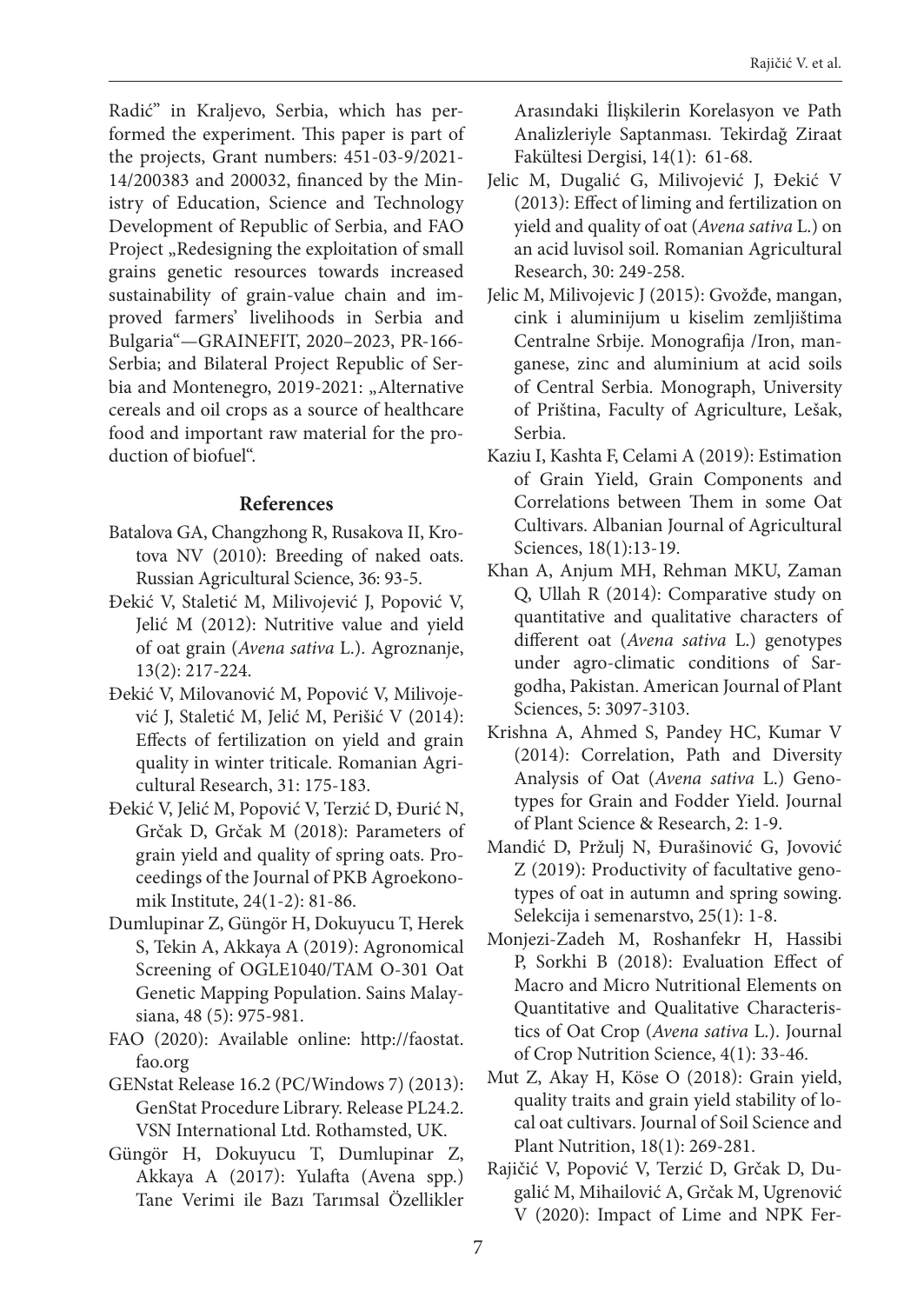tilizers on Yield and Quality of Oats on Pseudogley Soil and their valorisation. Notulae Botanicae Horti Agrobotanici Cluj-Napoca, 48(4): 2134-2152.

- Sterna V, Zute S, Brunava L (2016): Oat Grain Composition and its Nutrition Benefice. Agriculture and Agricultural Science Procedia, 8: 252-256.
- Szatanik-Kloc A, Ambrożewicz-Nita A, Franus W, Józefaciuk G (2019): Early effect of clinoptilolite on yield and quality of oat (*Avena sativa* L.). Int. Agrophys., 33: 107- 112.
- Terzić D, Đekić V, Jevtić S, Popović V, Jevtić A, Mijajlović J, Jevtić A (2018): Effect of longterm fertilization on grain yield and yield components in winter triticale.The Journal of Animal and Plant Sciences, 28(3): 830- 836.
- Terzić D, Popović V, Malić N, Ikanović J, Rajičić V, Simić D, Lončarević V (2019): Effects of long-term fertilization on yield of side rates and organic matter content of soil in the process of recultivation. The Journal of Animal and Plant Sciences, 29(3): 790-795.
- Tomple BM, Hwan JI (2018): Enhancing Seed Productivity and Feed Value of Oats (*Avena sativa* L.) with Different Seeding Rate and Nitrogen Fertilizing Levels in Gyeongbuk Area. Journal of Agriculture & Life Science, 52(6): 61-72.
- Ugrenović V, Popović V, Ugrinović M, Filipović V, Mačkić K, Ljubičić N, Popović S, Lakić Ž (2021): Black Oat (*Avena strigosa* Schreb.) Ontogenesis and Agronomic Performance in Organic Cropping System and Pannonian Environments. Agriculture, 11 (1): 55.
- Vaisi H, Golparvar AR (2013): Determination of the best indirect selection criteria to improve grain yield and seed weight in oat (*Avena sativa* L.) genotypes. International Journal of Farming and Allied Sciences, 2: 747-50.
- Zielinski A, Mos M, Wójtowicz T (2017): In vivo evaluation of vigor in naked and husked oat cultivars under drought stress conditions. Chilean Journal of Agricultural Research, 77 (2): 110-117.